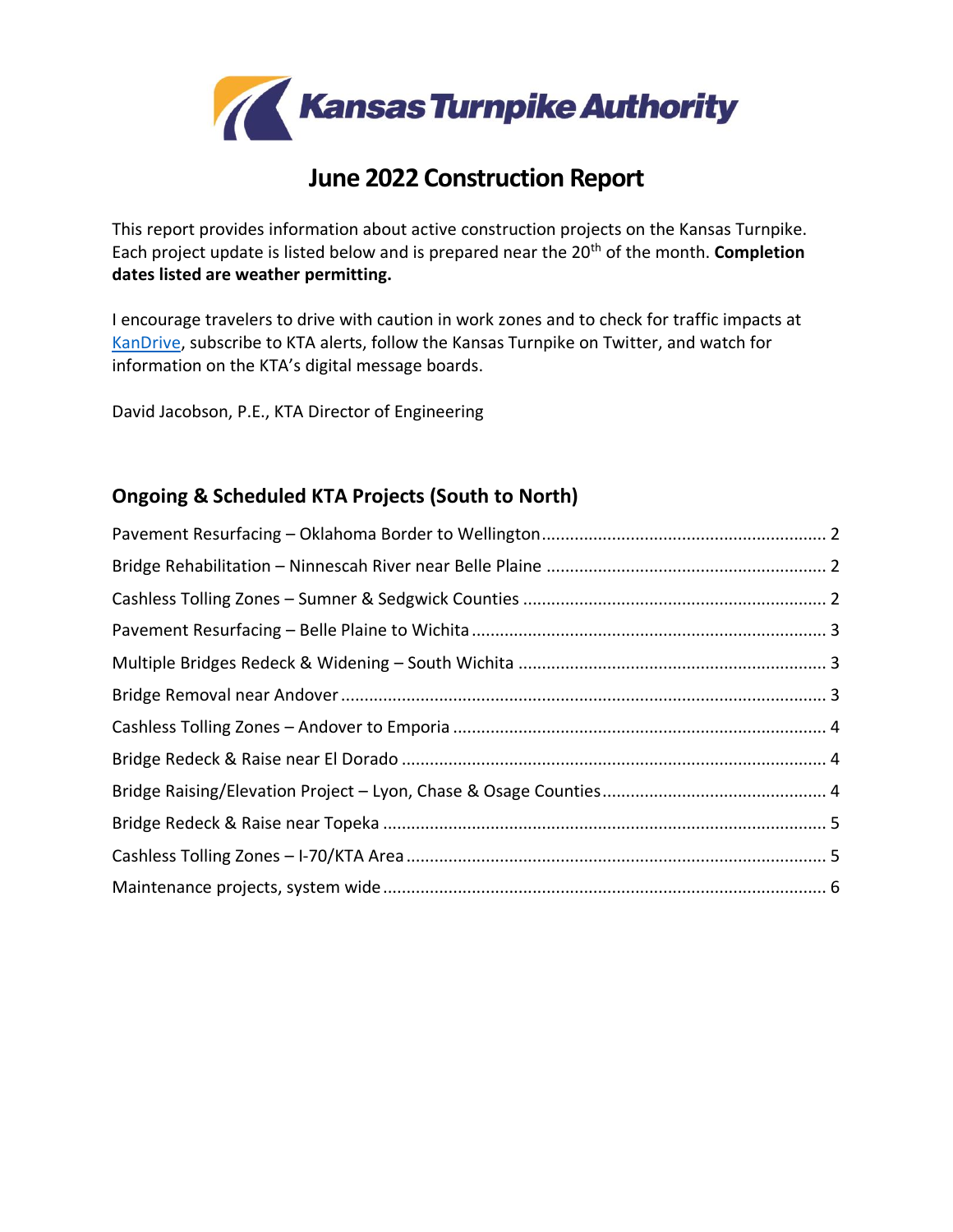### <span id="page-1-0"></span>**Pavement Resurfacing – Oklahoma Border to Wellington**

*Location:* MM 0-13 on I-35/KTA *Project Manager:* Glen Scott, P.E., Mark Roberts, Project Coordinator *Project Overview:* Resurface roadway from MM 0 at OK border to south of Wellington *Contracted:* [Koss Construction Co., Topeka, KS for \\$8,071,641.60.](https://www.ksturnpike.com/assets/uploads/press-release-files/2022-01-04_Contracts_Awarded.pdf) *Scheduled Start Date:* June 1, 2022 *Scheduled Completion:* November 2022 *Traffic Impacts:* None at this time

#### *Latest Developments:*

Milling and asphalt paving continues from MM 0 at the Oklahoma border to MM 13 in both directions.

### <span id="page-1-1"></span>**Bridge Rehabilitation – Ninnescah River near Belle Plaine**

*Location:* MM 26 on I-35/KTA *Project Manager:* Glen Scott, P.E., Mark Roberts, Project Coordinator *Project Overview:* Rehabilitate north and southbound mainline bridge over the Ninnescah River *Contracted:* [A.M. Cohron & Sons, Inc., Atlantic, IA, for \\$2,030,925.50](https://www.ksturnpike.com/assets/uploads/press-release-files/2022-04-05_Contracts_Awarded.pdf) *Scheduled Start Date:* June 1, 2022 *Scheduled Completion:* September 2023 *Traffic Impacts:* Single lane traffic

### *Latest Developments:*

Work to rehabilitate the north and southbound mainline bridges over the Ninnescah River are expected to begin early July, weather permitting, with single lane traffic.

### <span id="page-1-2"></span>**Cashless Tolling Zones – Sumner & Sedgwick Counties**

*Location:* MM 21-50 on I-35/KTA *Project Manager:* Glen Scott, P.E., Mark Roberts, Project Coordinator *Project Overview:* Construct five cashless tolling zones for the change to cashless tolling in 2024 *Contracted:* [Dondlinger & Sons Construction Company, Inc., Wichita, KS for \\$6,471,475.32](http://link.ksturnpike.com/nl2/xo243/u07qn.html?hl=en) *Scheduled Start Date:* June 9, 2021 *Scheduled Completion:* July 2022 *Traffic Impacts:* Periodic lane closures

#### *Latest Developments:*

New overhead gantries were placed earlier this month at MM 39 with rolling roadblocks, in addition to the ones at MM 47 and 50 set in May. The remaining overhead gantries will be installed in July, weather and schedule permitting. The new gantries will house overhead tolling equipment for cashless tolling in 2024.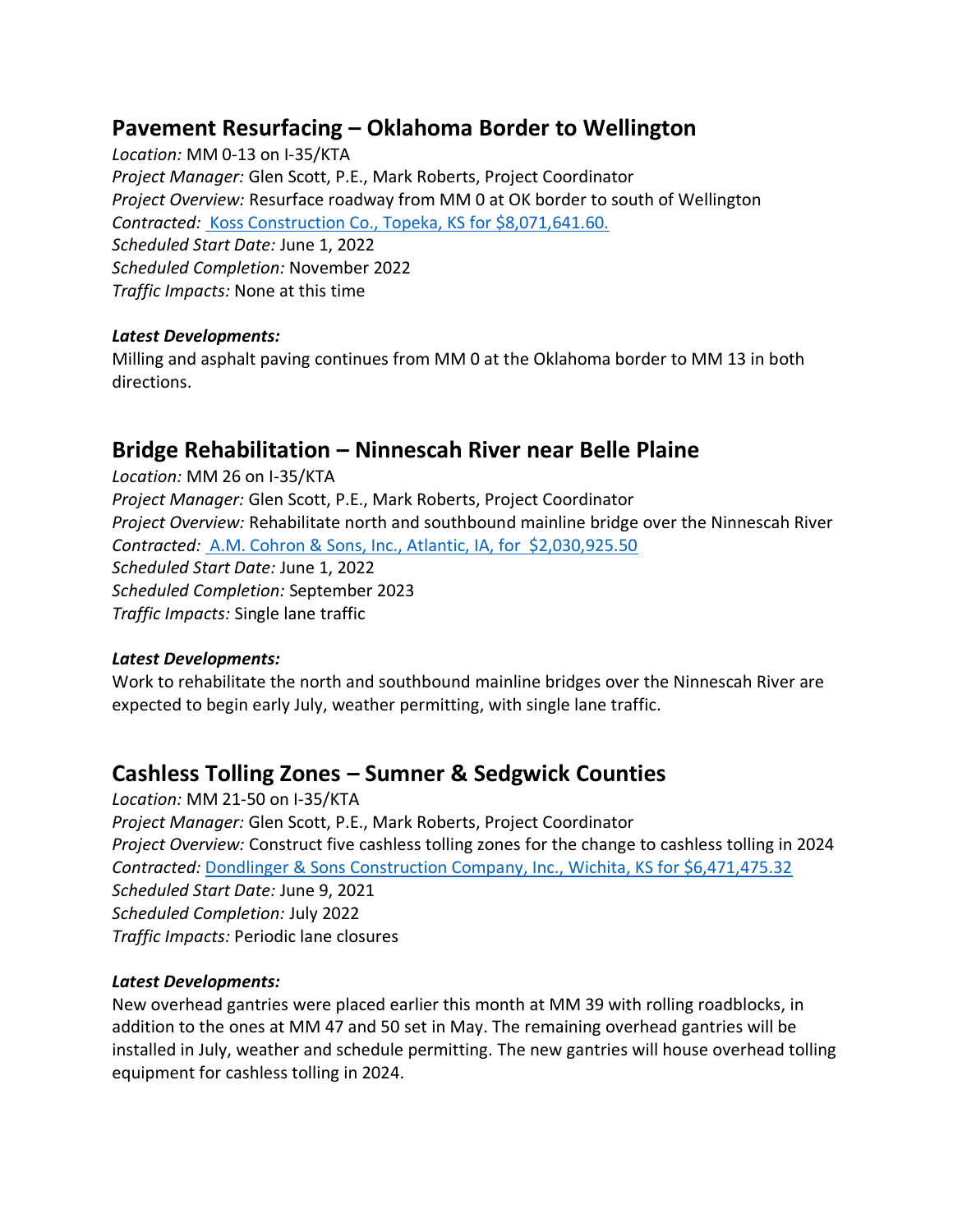## <span id="page-2-0"></span>**Pavement Resurfacing – Belle Plaine to Wichita**

*Location:* MM 26.8-50.8 on I-35/KTA *Project Manager:* Glen Scott, P.E., Mark Roberts, Project Coordinator *Project Overview:* Resurface roadway and interchanges from Belle Plaine area to Wichita *Contracted:* [Cornjeo & Sons LLC, Wichita, KS for \\$11,351,469.90](https://www.ksturnpike.com/assets/uploads/press-release-files/2021-02-02_Contracts_Awarded.pdf) *Scheduled Start Date:* April 19, 2021 *Scheduled Completion:* October 2022 *Traffic Impacts:* Periodic lane closures

### *Latest Developments:*

Roadway striping is underway of recently paved surfaces, and shoulder work continues. Plaza 50 (Webb Rd.) was resurfaced earlier this month, and milling and paving of plazas 33 (Mulvane), 39 (Haysville/Derby) are underway. The project is anticipated to be complete mid-July, weather permitting.

# <span id="page-2-1"></span>**Multiple Bridges Redeck & Widening – South Wichita**

*Location:* MM 41-44 on I-35/KTA *Project Manager:* Glen Scott, P.E., Cody Vandevord *Project Overview:* Redeck and widen bridges at MM 41.1, 42.4, and 43.8 with new cashless tolling site at MM 43 *Contracted:* [Dondlinger](https://www.ksturnpike.com/assets/uploads/press-release-files/2021-11-02_Contracts_Awarded.pdf) & Sons Construction Co., Wichita, KS for \$9,179,847.53 *Scheduled Start Date:* March 14, 2022 *Scheduled Completion:* November 2023 *Traffic Impacts:* Single lane traffic, 60 MPH speed reduction, 12ft width restriction

### *Latest Developments:*

Existing girders have been raised, and new girders have been erected at MM 41.437 (55<sup>th</sup> Street). Crew are working to set forms for the new bridge deck. At MM 42.445 (Hydraulic Street) & 42.850 (47<sup>th</sup> Street), local traffic has been reduced to one lane in each direction. Crews have begun foundation work for the bridge widening, which will continue over the next month and consist of excavation, pile driving, forming and placing concrete for the footings, columns and abutments.

### <span id="page-2-2"></span>**Bridge Removal near Andover**

*Location:* MM 55 on I-35/KTA *Project Manager:* Glen Scott, P.E., Mark Roberts, Project Coordinator *Project Overview:* Remove overhead bridge and conduct Main Street improvements in Andover *Contracted:* [Dondlinger & Sons Construction Company, Inc., Wichita, KS for \\$370,069.90.](https://www.ksturnpike.com/assets/uploads/press-release-files/2022-03-01_Contracts_Awarded.pdf) *Scheduled Start Date:* April 2022 *Scheduled Completion:* November 2022 *Traffic Impacts:* Single lane traffic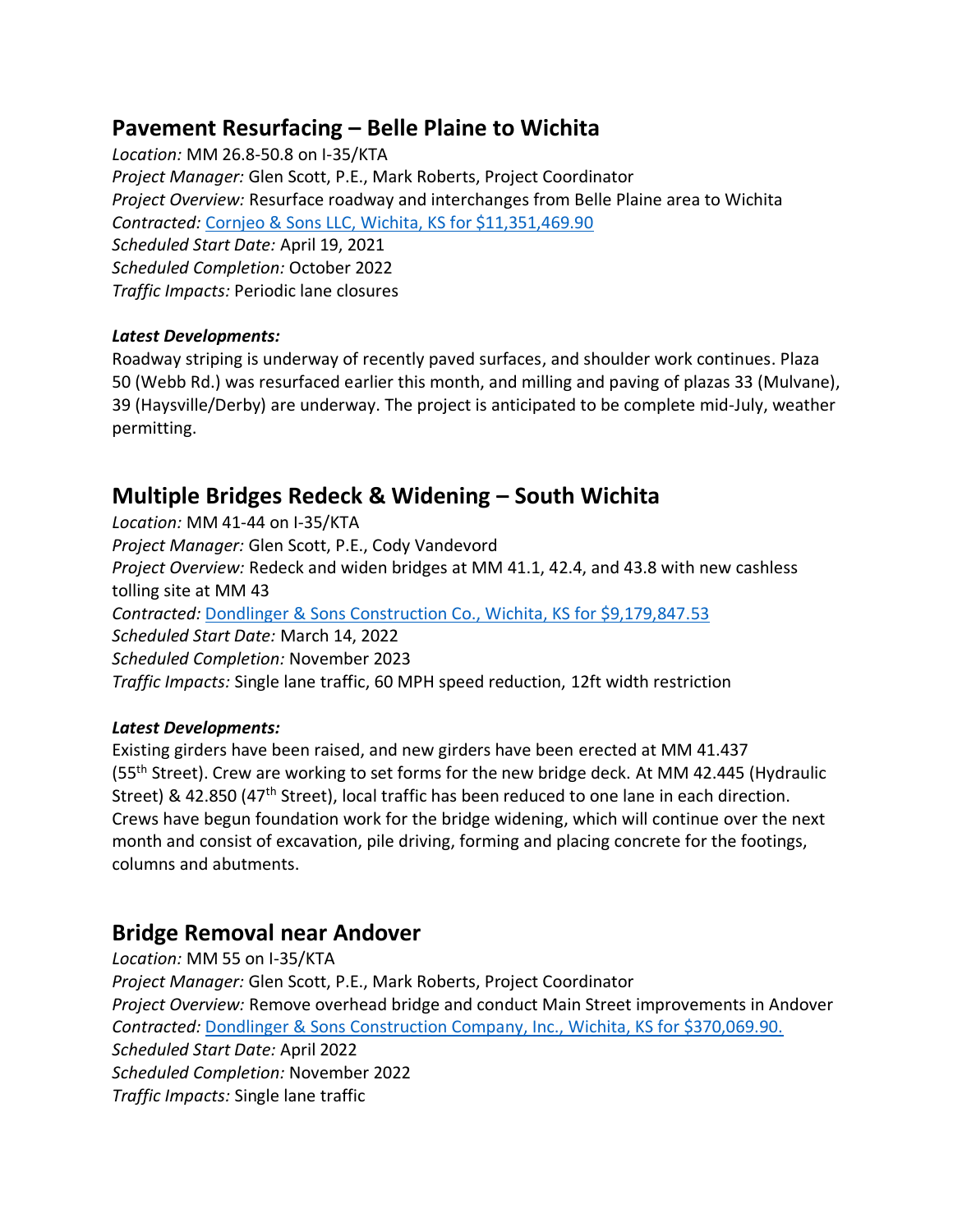#### *Latest Developments:*

Bridge girders have been removed at MM 55 and crews continue working on pier demolition. Crews also continue working on Andover Main Street north of the Kansas Turnpike.

### <span id="page-3-0"></span>**Cashless Tolling Zones – Andover to Emporia**

*Location:* MM 56-123 on I-35/KTA *Project Manager:* Glen Scott, P.E., Mark Roberts, Project Coordinator *Project Overview:* Construct five cashless tolling zones for the change to cashless tolling in 2024 *Contracted:* [Dondlinger & Sons Construction Company, Inc., Wichita, KS for \\$6,643,086.81.](https://www.ksturnpike.com/assets/uploads/press-release-files/2022-01-04_Contracts_Awarded.pdf) *Scheduled Start Date:* March 14, 2022 *Scheduled Completion:* July 2023 *Traffic Impacts:* Single lane traffic, 65 MPH speed reduction, 12-foot width restriction

### *Latest Developments:*

Northbound work is complete at MM 56.4, 73.4 and 86. Work continues southbound at those three locations. The single direction locations, MM 60 southbound and MM 68 northbound are continuing ground work with new concrete and footings for the overhead gantries. The work for the cashless toll zone at MM 95.8 will begin following the completion of box culvert extensions.

# <span id="page-3-1"></span>**Bridge Redeck & Raise near El Dorado**

*Location:* MM 61 and 69 on I-35/KTA *Project Manager:* Cody Vandevord, Mark Roberts, Project Coordinator *Project Overview:* Redeck and increase vertical clearance of two overhead bridges *Contracted:* [Dondlinger & Sons Construction Company Inc., Wichita, KS for \\$1,779,289.74](https://www.ksturnpike.com/assets/uploads/press-release-files/2021-02-02_Contracts_Awarded.pdf) *Scheduled Start Date:* June 21, 2021 *Scheduled Completion:* November 2022 *Traffic Impacts:* Single lane traffic, 65 MPH speed reduction, 14ft width restriction

### *Latest Developments:*

At MM 69 (Purity Springs Rd), the new bridge deck and mainline median pier protection has been poured. Crews are working on exterior pier protection and bridge railing, then move to finish the pier protection, bridge railing, and grading.

# <span id="page-3-2"></span>**Bridge Raising/Elevation Project – Lyon, Chase & Osage Counties**

*Location:* MM 105-151 on I-35 & I-335/KTA *Project Manager:* Luke Coltrane, P.E.

*Project Overview:* [Increase vertical clearance](https://www.youtube.com/watch?v=dDocoFVr82Q) of various bridges crossing over the turnpike *Contracted:* [Burns & McDonnell, Kansas City, MO for \\$8,957,861](https://www.ksturnpike.com/assets/uploads/press-release-files/2021-05-04_Contracts_Awarded.pdf)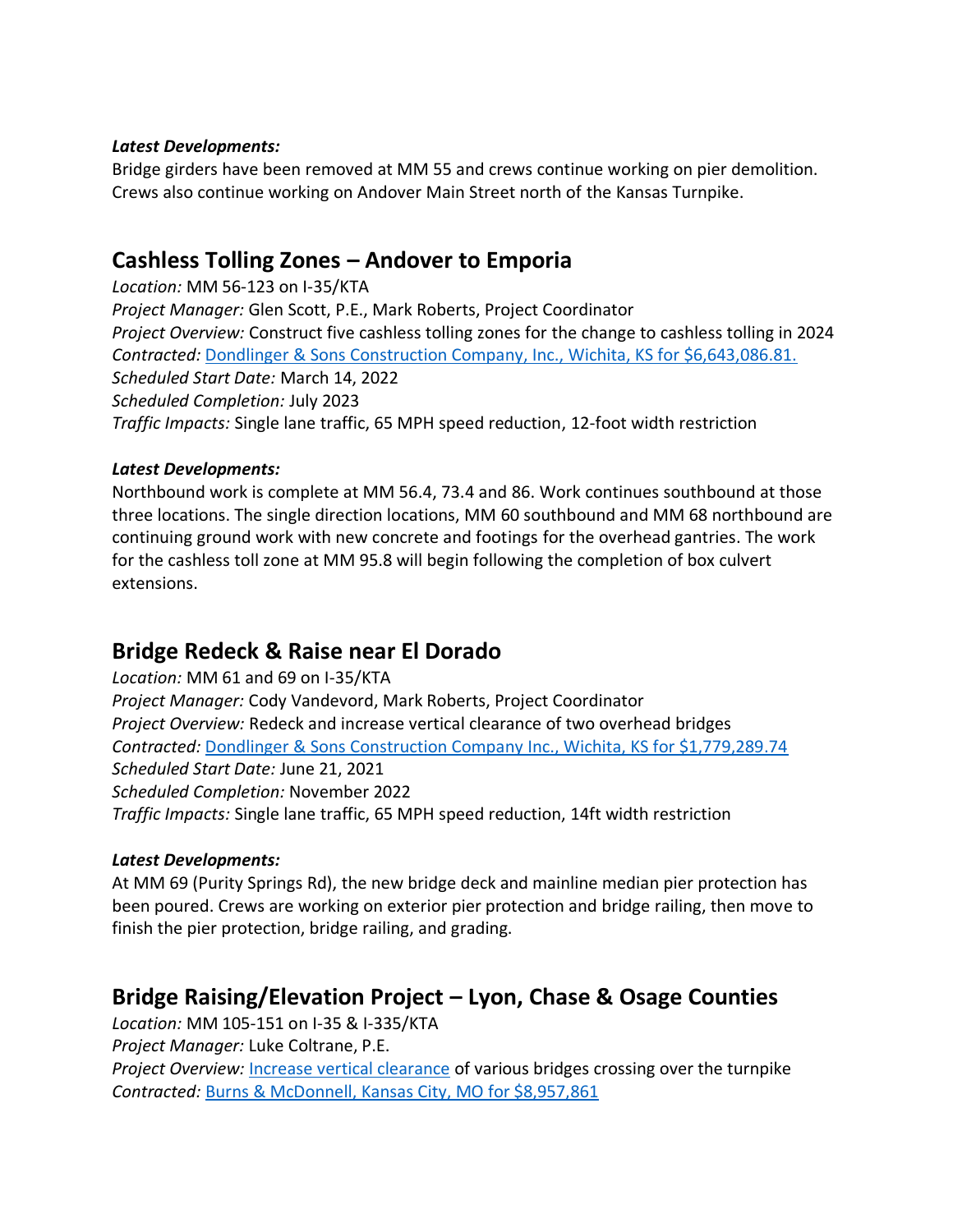#### *Scheduled Start Date:* [June 1, 2021](https://www.ksturnpike.com/assets/uploads/press-release-files/2021-05-27_Bridge_Raisings_Round_4.pdf)

*Scheduled Completion:* October 2022 *Traffic Impacts:* Periodic lane closures with 12-foot width restriction

#### *Latest Developments:*

The bridges at MM 161.03 and 156.55 are complete. Work continues at three bridges, mile markers 154.9, MM 153.12 and MM 145.67. The first two bridges have been lifted and crews continue on earthwork and pier protection. The bridge at MM 145.67 is expected to be raised later this month. Other bridges in 2022 include: MM 131.23 and MM 139.61.

### <span id="page-4-0"></span>**Bridge Redeck & Raise near Topeka**

*Location:* MM 171-173 on I-335/KTA *Project Manager:* Shannon Moore, P.E., Nathan Anstey, Project Coordinator *Project Overview:* Redeck and increase vertical clearance of two overhead bridges and drainage improvements at MM 172 *Contracted:* [Wildcat Construction Co. Inc. & Subsidiaries, Wichita, KS for \\$2,810,460.15](https://www.ksturnpike.com/assets/uploads/press-release-files/2021-05-04_Contracts_Awarded.pdf) *Scheduled Start Date:* [June 14, 2021](https://www.ksturnpike.com/assets/uploads/press-release-files/2021-06-11_Bridge_project_to_begin.pdf) *Scheduled Completion:* September 2022 *Traffic Impacts:* Periodic lane closures

### *Latest Developments:*

Crews continue forming the deck of the bridge at 172.477 (69th Street) and will tie reinforcing steel into the forms. A new deck is expected to be poured in early-July, weather permitting. Work is also expected to begin for the centerline pier protection.

### <span id="page-4-1"></span>**Cashless Tolling Zones – I-70/KTA Area**

*Location:* MM 187-211 on I-70/KTA *Project Manager:* Luke Coltrane, P.E., Josh Coffin, Project Coordinator *Project Overview:* Construct five cashless tolling zones for the change to cashless tolling in 2024 *Contracted:* [Bettis Asphalt & Construction, Inc., Topeka, KS, for \\$9,992,345.92.](https://www.ksturnpike.com/assets/uploads/press-release-files/2022-04-05_Contracts_Awarded.pdf) *Scheduled Start Date:* April 2022 *Scheduled Completion:* October 2023 *Traffic Impacts:* Shoulder closures, 55 MPH speed reduction, 12-foot width restriction

### *Latest Developments:*

Work on the third section of cashless toll zones continues at MM 200.6 and MM 202.4. Crews completed asphalt on the outside shoulders at MM 200.6 and have shifted traffic to the outside lanes in order to remove barrier wall and pave asphalt on the median. At MM 202.4, dirt work for widening has been completed on the eastbound side, and crews will soon lay asphalt on the outside shoulder and begin excavation on the westbound side.